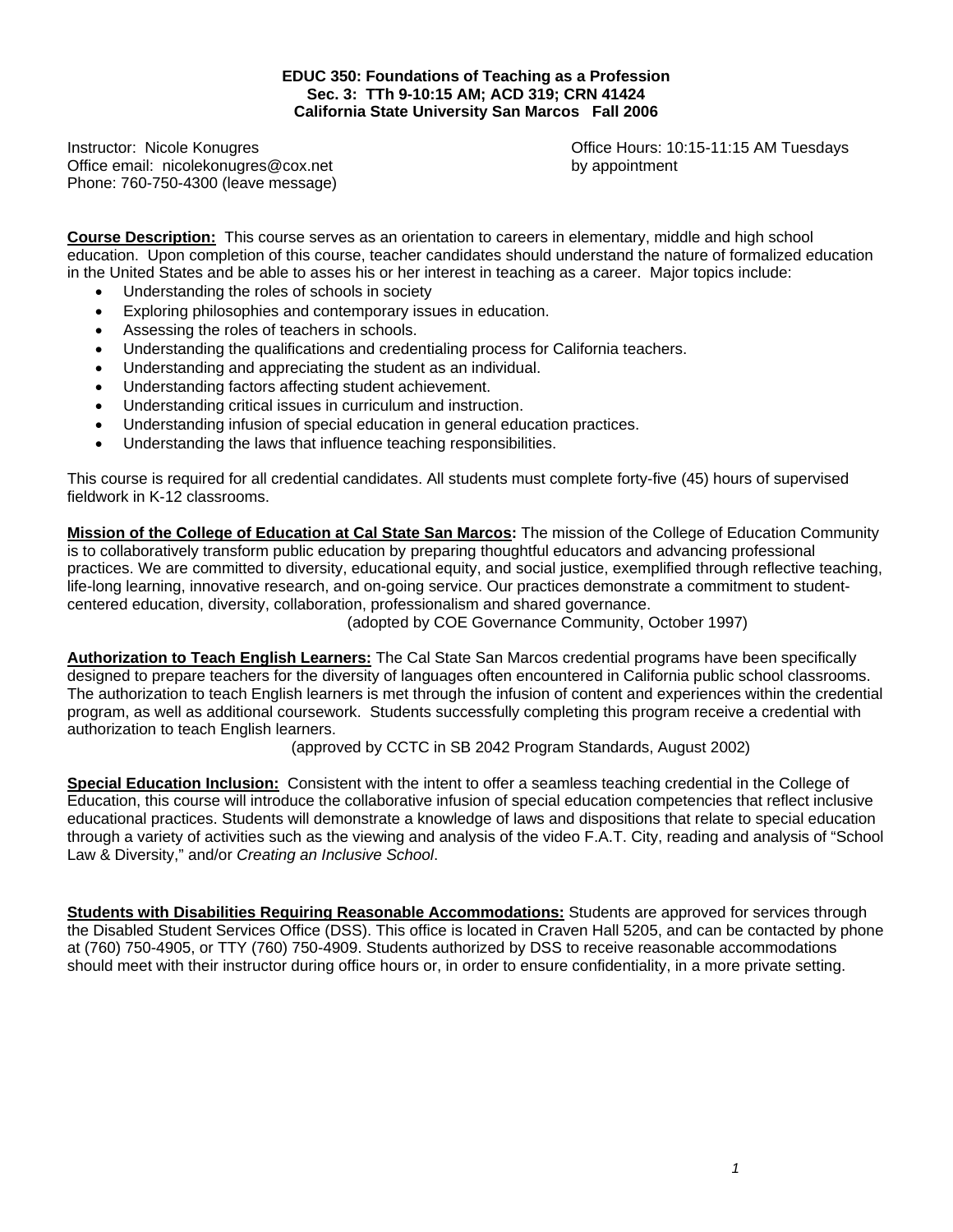**College of Education Attendance Policy:** Due to the dynamic and interactive nature of courses in the College of Education, all students are expected to attend all classes and participate actively. Absences and late arrivals/early departures will affect the final grade. A minimum grade of C+ is required in Educ 350 to qualify as prerequisite for admission to the Cal State San Marcos teacher credential program. COE attendance policy states, "At a minimum, students must attend 80% of class time, or s/he may not receive a passing grade for the course at the discretion of the instructor. Individual instructors may adopt more stringent attendance requirements." Should students have extenuating circumstances, please contact the instructor as soon as possible. In this section of Educ 350, the instructor has adopted this additional policy: If you miss three class sessions, you cannot receive a grade of A or A -; if you miss four class sessions, you cannot receive a grade of B+ or B.

**Credential Program Recommendations:** As one of several evaluation methods, Educ 350 course instructors are asked for feedback concerning credential candidates who are applying for programs at Cal State San Marcos. Keep in mind that your professionalism and hard work in this class not only affect your course grade, but also indicate your readiness for a credential program.

**Field Work:** In addition to in-class work, assigned readings and projects, students will participate in forty-five (45) hours of supervised fieldwork assignments in a variety of public school settings. Approximately half of your time should be spent in one teacher's classroom, and the remainder of the time should be distributed among other classrooms. A recommendation (usually from the classroom teacher where most of the fieldwork is done), as well as a Field Experience Recommendation Form with documented hours and teacher verification, are requirements for admission to the Cal State San Marcos Teacher Credentialing programs.

**Use of Technology:** Students are expected to demonstrate competency in the use of various forms of technology (i.e. word processing, electronic mail, use of the Internet, and/or multimedia presentations). Specific requirements for course assignments with regard to technology are at the discretion of the instructor. Keep a digital copy of all assignments for use in your teaching portfolio.

**Teaching Performance Expectation (TPE) for EDUC 350**: A primary goal of EDUC 350 is to begin the process of developing teacher candidates to become professional educators. The following TPE of the California Commission for Teacher Credentialing is expected to be met during this course:

#### **TPE 12: Professional, Legal and Ethical Obligations**

Candidates are aware of their own personal values and biases and recognize ways in which these values and biases affect the teaching and learning of students. They resist racism and acts of intolerance. Candidates appropriately manage their professional time spent in teaching responsibilities to ensure that academic goals are met.

Candidates for a Teaching Credential understand and honor legal and professional obligations to protect the privacy, health, and safety of students, families, and other school professionals. They are aware of and act in accordance with ethical considerations and they model ethical behaviors for students. Candidates understand and honor all laws relating to professional misconduct and moral fitness.

#### **Teaching Performance Assessment for Developing as a Professional Educator**

The successful completion of the personal philosophy assignment is a requirement for completion of this course and is a component of partially meeting the TPE described above. This statement will be used for assessment both in the course and at completion of the College of Education program. Retain an electronic copy of your statement for submission for your portfolio at the completion of your teacher education program.

**Class Discussions and Participation:** Students will engage in active learning each class session, and will be expected to actively participate.

- Do you participate in class discussions productively, sharing your knowledge and understandings?
- Do you interact productively with your peers, taking on a variety of roles (leader, follower, etc.)?
- Do you contribute appropriately to group work—do you "do your share"?
- Are you able to accept others' opinions?
- Are you supportive of others' ideas?
- Do you support your peers during their presentations?
- Can you monitor and adjust your participation to allow for others' ideas as well as your own to be heard?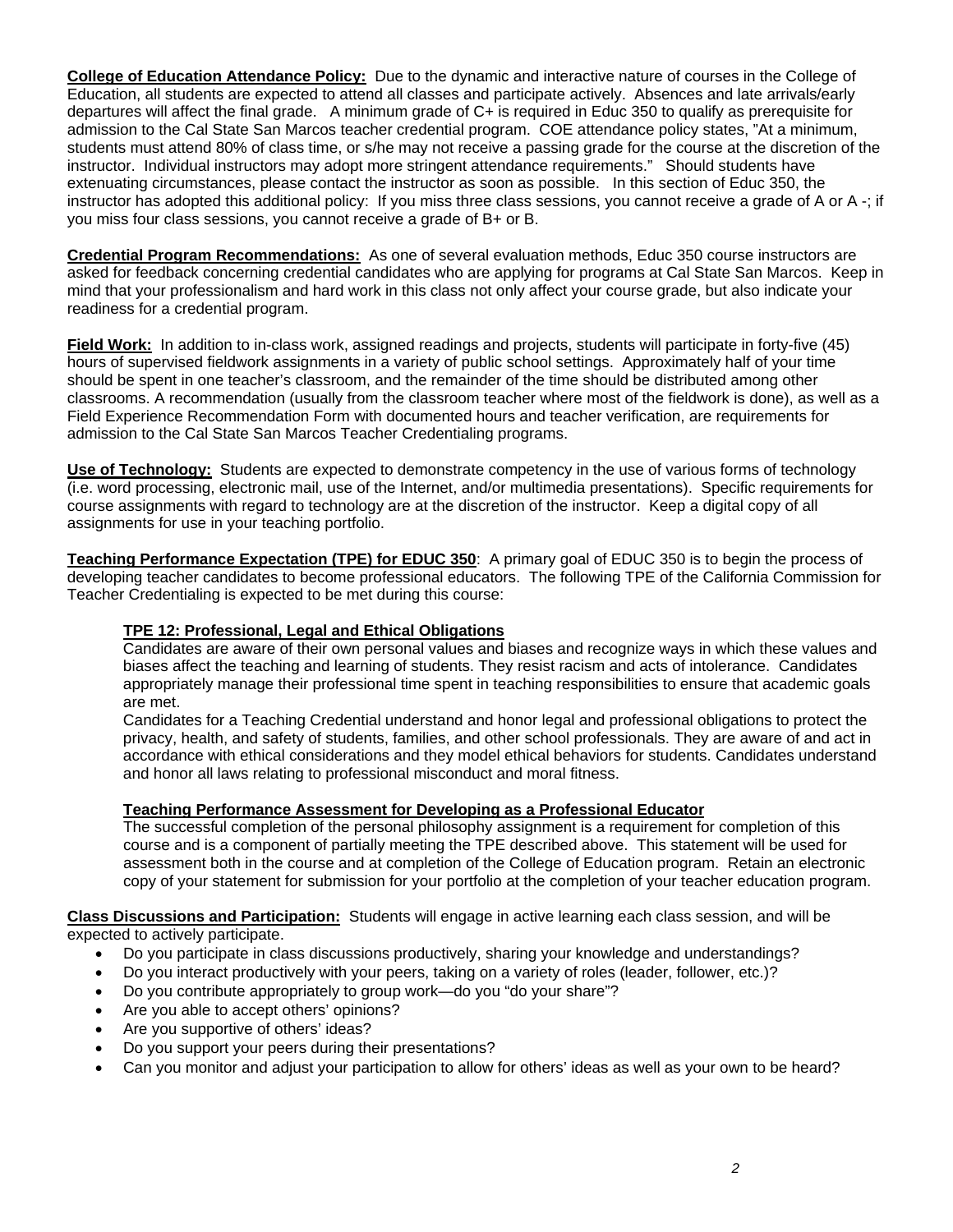**Course Requirements:** Teacher education is a professional preparation program. It is expected that students will come to class prepared to discuss the readings, submit required assignments, and participate in class activities. Students are expected to adhere to academic honesty and integrity, standards of dependability, confidentiality and writing achievement. Because it is important for teachers to be able to effectively communicate their ideas to students, parents, colleagues, and administrators, writing that is original, clear and error-free is a priority for the College of Education. It is expected that work will be turned in on time. Please discuss individual issues with the instructor. Points will be deducted if assignments are submitted late (10% penalty per day late; no credit will be awarded if the assignment is one week late).

#### **Required Texts:**

Grant, Carl. A. & Gillette, Maureen. (2005*). Learning to Teach Everybody's Children: Equity, Empowerment and Education that is Multicultural. Thomson & Wadsworth*.

Villa, R. A. and Thousand, J. S. (2005). *Creating an Inclusive School* (2nd ed.)*.* Alexandria, VA: Association for Supervision and Curriculum Development.

Nieto, Sonia. (2006). *Why We Teach*. NY: Teachers College Press. .

# **Assignments and grading:**

Interview of a teacher 10 points and the set of the set of the set of the set of the set of the set of the set of the set of the set of the set of the set of the set of the set of the set of the set of the set of the set o Details will be given in class. Classroom observation reports 25 points Using the classroom observation instrument provided in class, write up fifteen 30-minute observations in your field sites. Submit five of these on the dates on the course schedule.

Inclusion Writing Assignment 10 points 10 points and 10 points of the state of the state of the state of the state of the state of the state of the state of the state of the state of the state of the state of the state of Details will be given in class.

Contemporary issues research 15 points and the contemporary issues research 15 points and 15 points of the contemporary issues research 15 points and 15 points of the contemporary issues research 15 points and 15 points of

Choose (1) an issue that interests you (from the topics given to you by the instructor) and (2) a partner with whom to work. Research the issue and prepare an oral report to share in class. The report should describe and analyze the issue. Reports to the class will be spaced out over the class periods during the second half of the semester. When you present your research orally, provide a one-page summary and a reference list for your classmates.

Current events in education 5 points Sign up for a date when you will be responsible for presenting an item from the week's news in K-12 education (5 minutes maximum). The item may be from television, radio, internet (e.g., www.edweek.org/), newspaper, or magazine, and may pertain to local, national/, or international issues. You will summarize and present the importance of the news for your classmates.

Personal philosophy of teaching, learning and schooling 15 points 15 points Details will be given in class.

# Reading log 10 points and the state of the state of the state of the state of the state of the state of the state of the state of the state of the state of the state of the state of the state of the state of the state of t

The reading log provides an opportunity to reflect on learning about teaching through the assigned readings for each week. In the reading log, do not summarize. Instead, respond to the readings: agree, disagree, note specific ideas, etc. Entries should be 1 paragraph in length. Log entries must be submitted by email to nicolekonugres@cox.net by Friday at noon each week. In the subject line of the email, please use this format: G/G Ch 1. or V/T Ch.1

Individual submissions are not graded; rather, their timely submission is noted and points are assigned on the basis of having completed the assignment for the semester. No credit will be given for late submissions.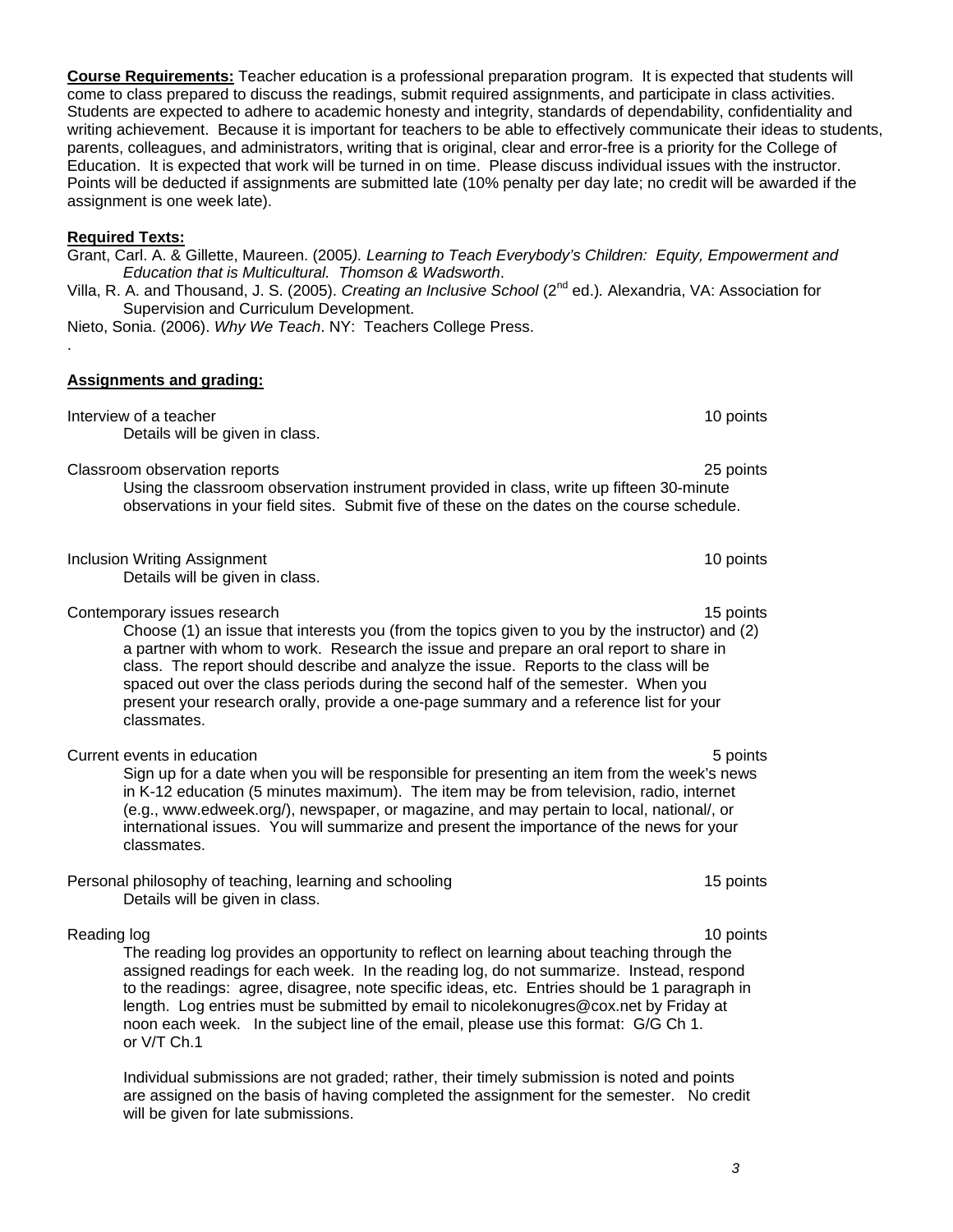#### Participation & attendance 10 points

This course is designed for active learning during class sessions. In order for this course to succeed for individuals and the group, students must come to class prepared to discuss assigned readings/topics and to participate in class activities.

Grades will be determined by the total number of points earned (100 points possible):

 $A = 93 - 100$  $A - 90 - 92$  $B+ = 87-89$  $B = 83 - 86$  $B - 80 - 82$  $C+= 77-79$  $C = 73-76$  $C - 70-72$  $D = 60 - 69$  $F = 0 - 59$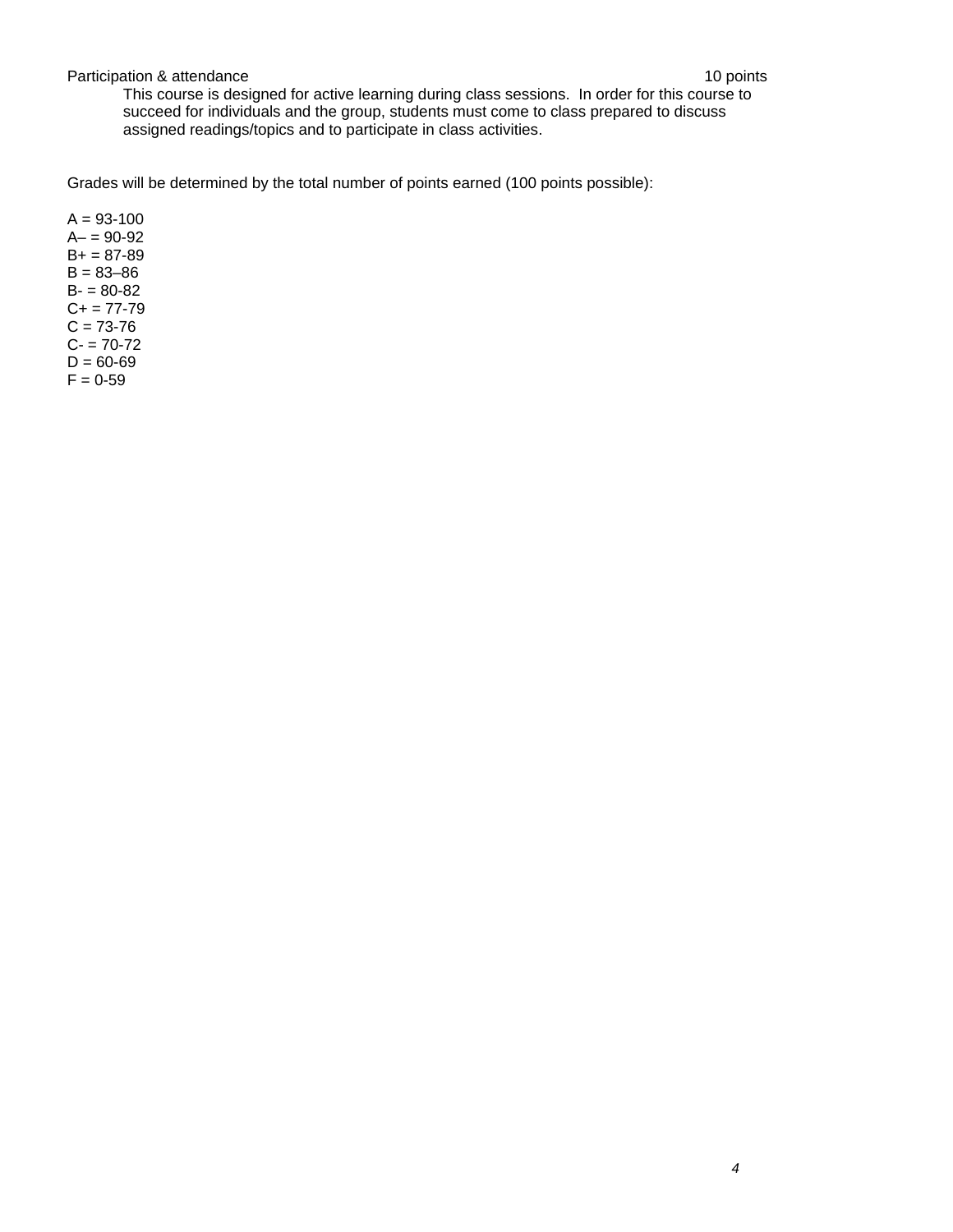# **EDUC 350 Inclusion Writing Assignment**

You will apply your understanding of the legal context of inclusive education and laws that influence teaching responsibilities. Study the following chapters and web sites:

- Grant, Carl. A. & Gillette, Maureen. (2005). *Learning to Teach Everybody's Children: Equity, Empowerment and Education that is Multicultural.* Thomson & Wadsworth. Read Ch 10.
- Villa, R. A. & Thousand, J. S. (2005). *Creating an inclusive school.* Alexandria, VA: Association for Supervision and Curriculum Development. Read Ch 2.
- U.S. Disability Law. Internet address: www.law.cornell.edu/topics/disability.html Includes information about laws affecting people with disabilities.

# OSERS IDEA Home Page. Internet address:

www.ed.gov/offices/OSERS/IDEA

Explanation of federal legislation known as IDEA, which ensures a free appropriate education in the least restrictive environment for children with disabilities. The latest l997 federal reauthorization of the law is explained in detail.

# **Reflection and Applications:**

Apply your understanding of the legal context of inclusive education and laws that influence your teaching responsibilities. In writing, identify five laws or court decisions that influence you as a professional educator. At least two of these five must relate to special education law. Give a rationale (one paragraph) for each selection. Why is it important to you? How might it affect your teaching? Feel free to add insights from your personal experiences, observations and FAT City Video.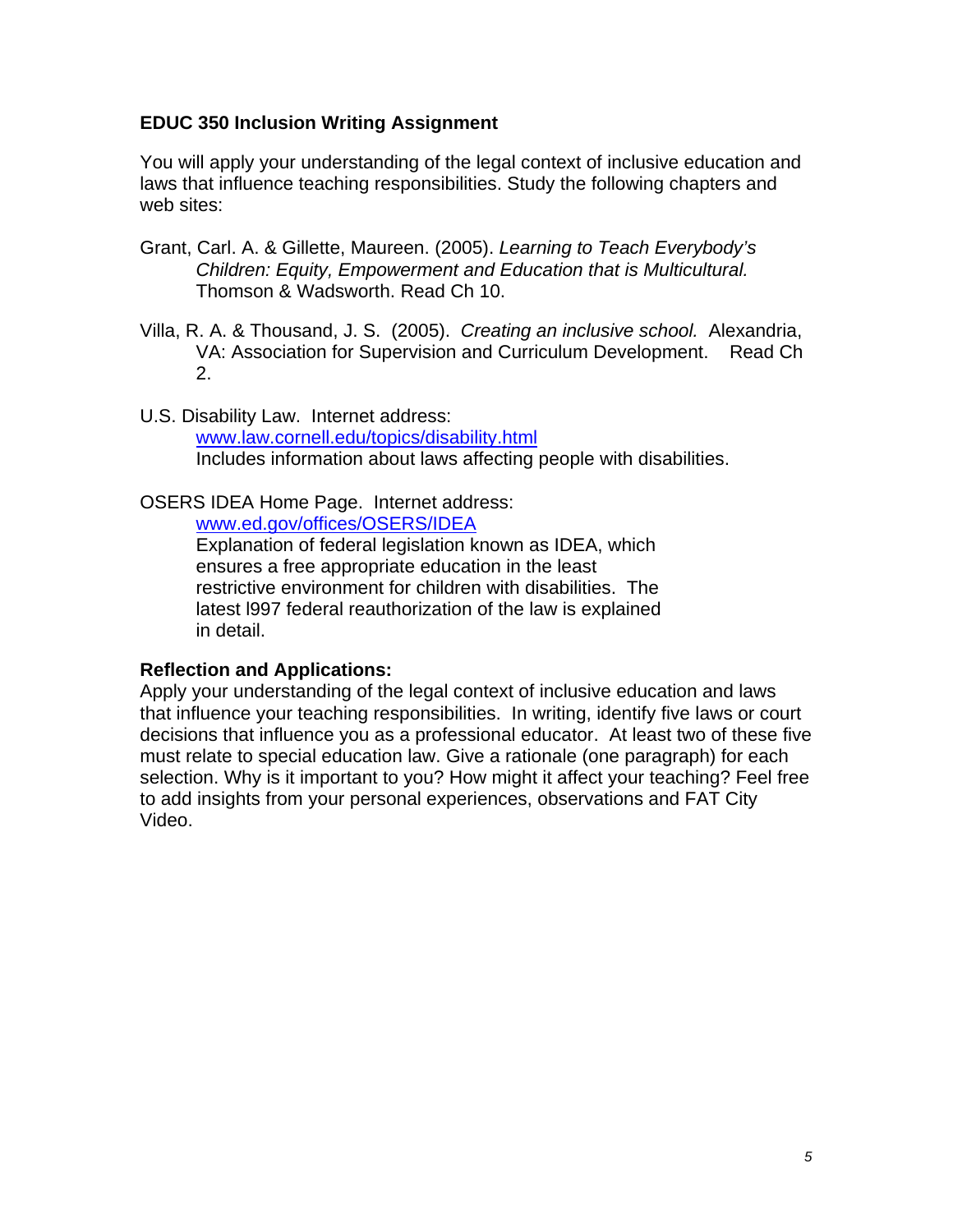# **Criteria for Self- Assessment of Philosophy Paper**

## **Be sure to self-assess using the following criteria. Submit the selfassessment with your final draft of your philosophy paper.**

Exemplary papers have the following characteristics:

**Ideas:** The paper is clear and focused. It holds the reader's attention. Relevant information and details enrich the central theme. Ideas are supported by research, practical knowledge and experience. Conclusions show insight. **Organization:** The organizational structure enhances and showcases the central idea or theme of the paper. An inviting introduction draws the reader in; a satisfying conclusion leaves the reader with a sense of closure and resolution. Sequencing is logical and effective. Thoughtful transitions tie parts together. The paper flows so smoothly, the reader hardly thinks about it.

**Voice:** The writer of this paper speaks directly to the reader in a manner that is individual, compelling, engaging, and has personality.

**Sentence Fluency:** The writing has an easy flow. Sentences enhance the meaning. Sentences vary in length and structure. The piece has purposeful and varied sentence beginnings.

**Conventions:** The writer demonstrates a good grasp of standard writing conventions. Spelling is generally correct. Punctuation is accurate. Grammar and usage are correct. Paragraphing tends to be sound. The piece needs very little additional editing.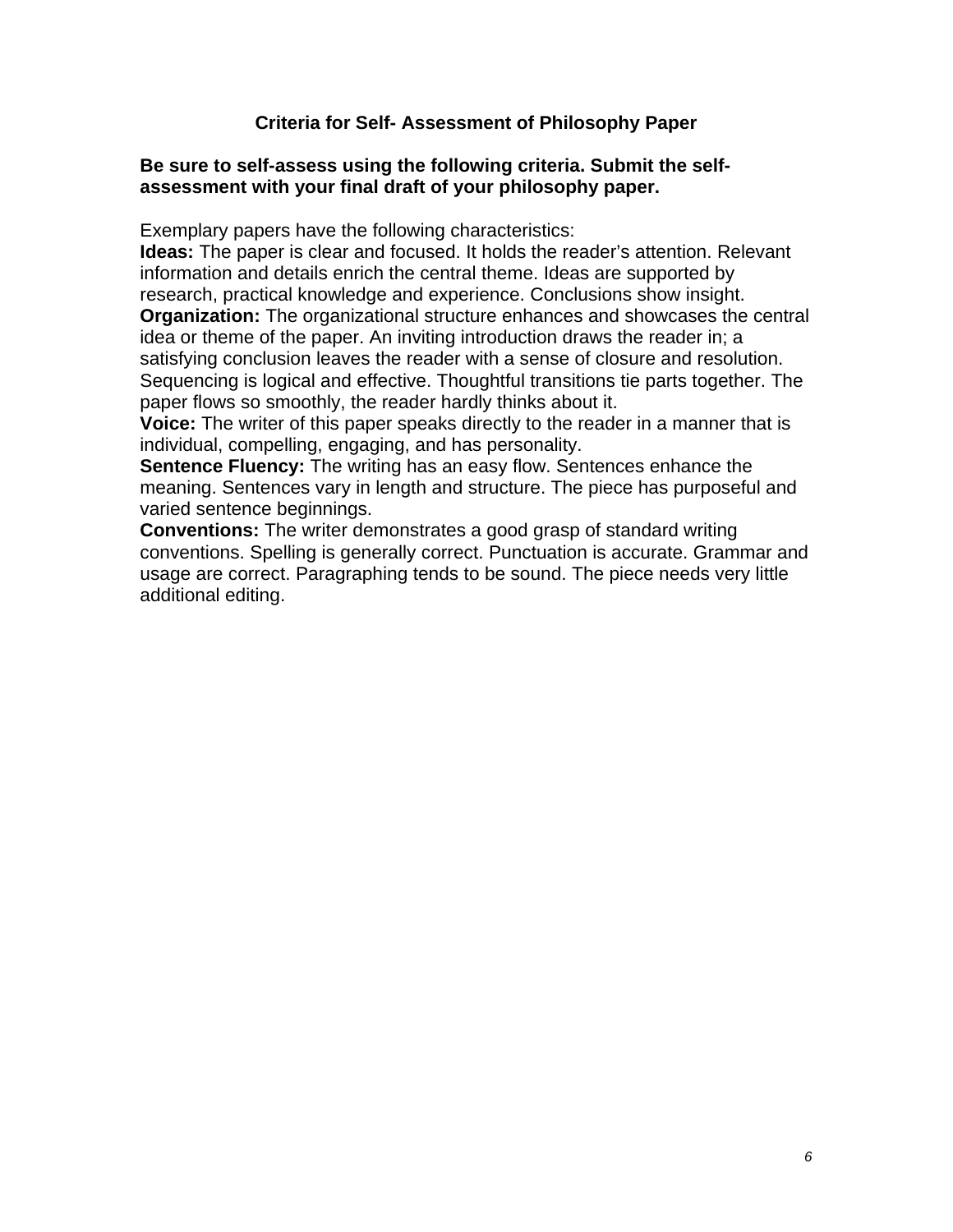# **Philosophy Paper**

#### **Paragraph 1: Paper Introduction**

Describe your philosophy.

1. Name your philosophy as labeled by Grant & Gillette (2005) Ch 8

- 2. Preview your beliefs about the following:
	- a. What is that nature of the learner?
	- b. What is nature of subject matter?
	- c. What is the nature of the learning process?

 d. What behavior (disposition/attitude & actions) should the teacher exhibit in order to carry out his or her philosophical position?

#### **Paragraph 2: Nature of learner**

Describe what you believe is the nature of the learner. What are your thoughts about the students you will teach? What do they need from a teacher? Give 1-2 examples of how this looks.

#### **Paragraph 3: Nature of the subject matter**

Describe what you believe is the nature of subject matter. What do you believe counts as knowledge and how should it be presented? Give 1-2 examples of how you as a teacher will make choices about curriculum and instruction.

#### **Paragraph 4: Nature of the learning process**

Describe what you believe is the nature of the learning process? How will you as a teacher use subject matter and other experiences to guide students toward meaningful learning activities? Give 1-2 examples.

#### **Paragraph 5: Teacher dispositions and actions**

Describe what behavior (disposition/attitude & actions) you will exhibit in order to carry out your philosophical position?

#### **Paragraph 6: Conclusion**

Recap your philosophy.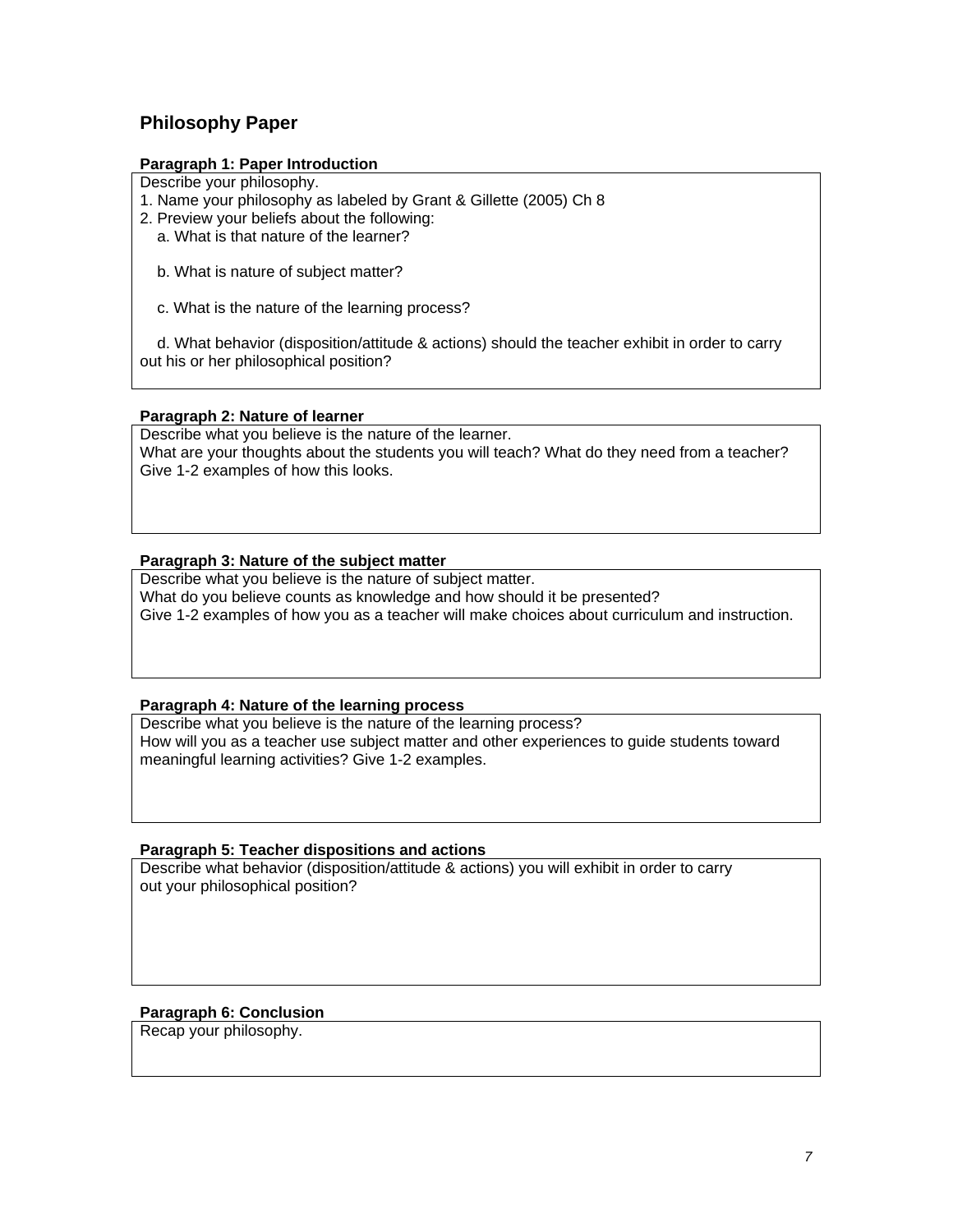# **Group Presentation on a Contemporary Issue**

Each member of the class will join with a partner to become familiar with a contemporary issue in education that is somewhat controversial. The topic selected must have multiple perspectives (pros and cons). Cover the major points/arguments and develop an introduction and concluding statements. You will have approximately 15 minutes to present the debate.

Each group will create a one-page summary and reference list to distribute to each class member. The names of each member of the group should be included in the handout.

You may select one of the following topics or propose a different one for instructor approval.

# **Topics:**

- a. Are charter schools revitalizing education in America?
- b. Do concerns about safety in school warrant a "zero tolerance" policy?
- c. Have public schools adequately accommodated concerns about religion?
- d. Is full inclusion of special education good for schools?
- e. Is the federal NCLB act working in improving education in America?
- f. Has the passage of Proposition 227 in California helped bilingual students?
- g. Should our high school history classes present the "raw" facts of American history?
- h. Will school vouchers improve education in the United States?
- i. Has the STAR accountability program been successful in improving education in California?
- j. Does "character education" build moral values in public school students?
- k. How would you cut 10% from a school district budget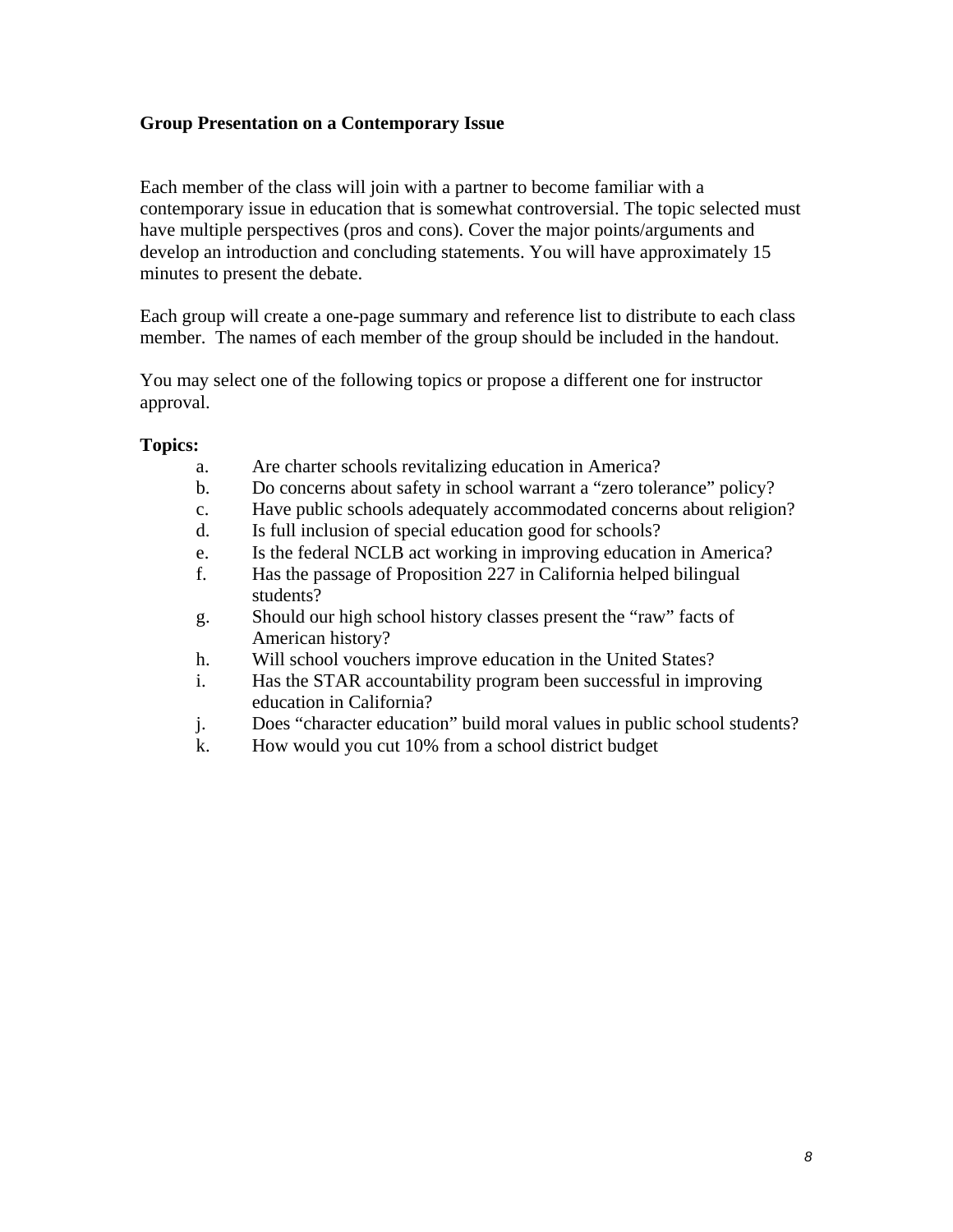# Interview of a Teacher EDUC 350

In this assignment, you will interview a teacher and write a 3–4 page summary of what you learned from him or her. Your purpose is to render a sketch so that your reader may be able to envision the teacher as a person with a distinct philosophy and experience.

#### *Gathering information:*

Interview a current or retired teacher who has had at least 3 years of full–time experience in elementary, middle, or secondary school classrooms. Suggested questions are:

Why did the teacher choose to enter teaching? How attractive was the profession to prospective teachers at that time? What were the other career paths available; were any others seriously considered? Does the teacher have any regrets about becoming a teacher?

What professional education did the teacher have? How helpful was it in learning to teach? At what point did the teacher feel comfortable as a teacher?

What were/are the teacher's goals for the education of students? Have these goals changed over the years?

What career moves (school buildings, grade level, special students, subject matter, etc.) has the teacher made? To what extent were those moves voluntary? For current teachers, are further moves desired? If so, what are they, and why?

What have been the major joys and frustrations of teaching? What would help increase the joys and minimize the frustrations? On what issues does the teacher feel strongly about making changes in the way that schooling occurs now?

How did/does the teacher learn about his/her students' lives and needs? How similar are the backgrounds of the teacher and his/her students? What have been the teacher's experiences with "culture shock" in working with students from different backgrounds?

What are some favorite memories from the teacher's classroom? Does the teacher tend to remember individual students or activities, or are the memories more general?

What does the teacher think of current "hot issues" in education such as the California High School Exit Exam and the No Child Left Behind Act? How does the teacher take action to address new reforms that impact his/her classroom?

What is the teacher's metaphor for "teaching" or "teacher"? What are the main features of the teacher's approach toward teaching? What has the teacher learned from being a teacher?

#### *Analysis:*

After collecting your information, think about what you have learned about this teacher. Focus on a few themes that best characterize what you have heard. Do not try to be all-inclusive. *Protect your teacher's confidentiality by using a pseudonym and masking identifying details.* 

In your analysis, incorporate what you have been learning about becoming and being a teacher. How does your teacher fit within the material addressed in your readings and in class? What issues are raised through your interview? What are the implications of your interview as you think about becoming a teacher? Be sure you include at least one reference to the readings/discussions we have in class.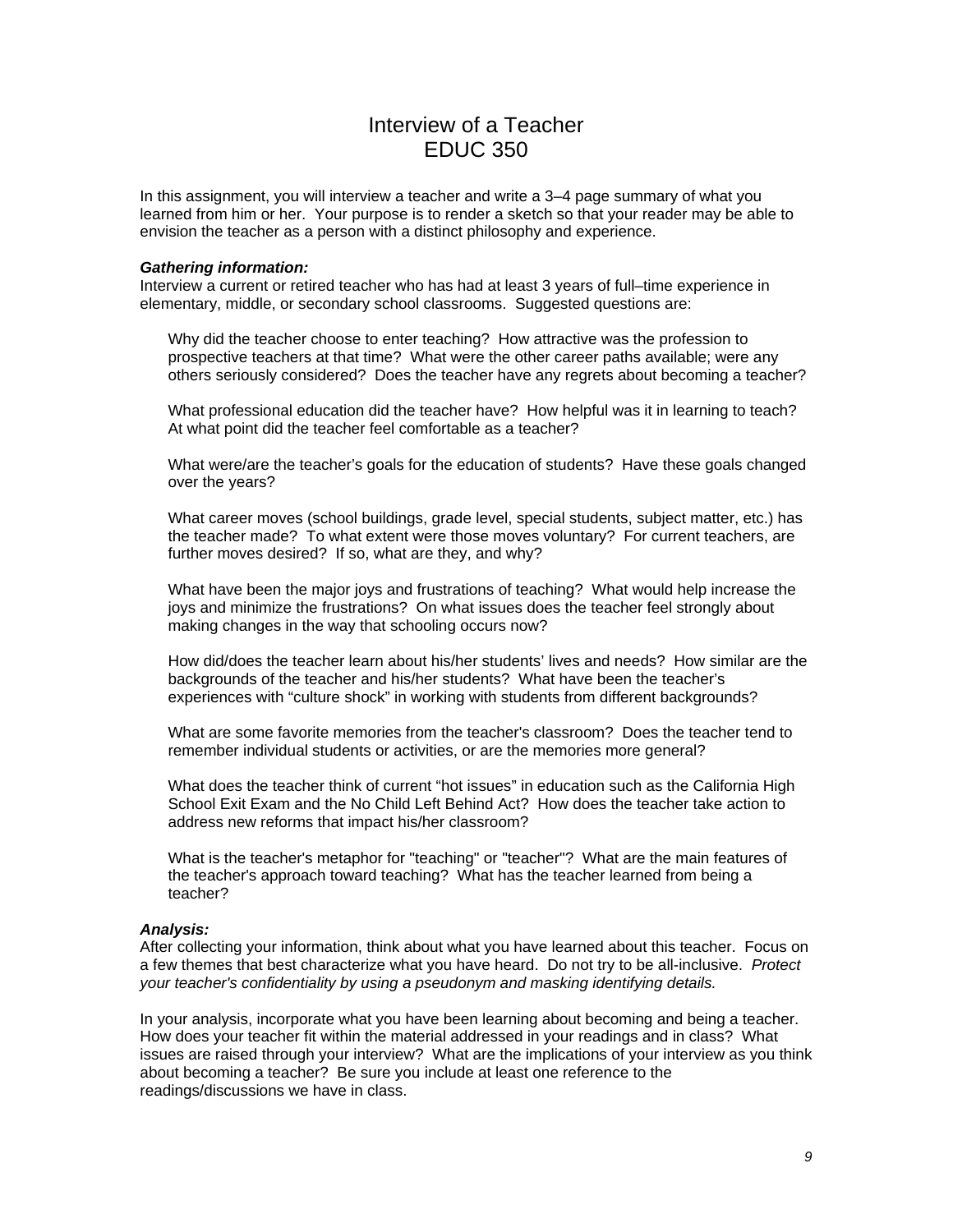#### **Focus of Observations**

#### **Group #1 Focus**

- A. **Room Arrangement** (physical layout): Does the desk or table arrangement support or detract from the delivery of instruction? Can all students see the board? Can the teacher move easily about the room?
- B. **Classroom rules and procedures**: Are rules posted? Who generated the rules? Do you see evidence that they are enforced? Consistently? Do students seem to know what is expected of them?
- C. **Classroom Diversity** Do you see evidence of diversity; in ability, ethnicity, linguistic background, special needs or socioeconomic status? Do you notice the teacher responding to all students equally? How do students respond/relate to this diversity?
- D. **Students:** Do students appear ready to learn? Do you sense positive interactions with other learners both in the classroom or outside?
- E. **School/class Climate:** Were you able to observe students on the school playground or outside of class? Do you feel this school/classroom is a friendly and learning atmosphere? How do adults outside of class respond to students?

#### **Group #2 Focus**

- F. **Classroom Management:** Was the teacher able to get compliance from the students in the area of behavior? What techniques did you observe used to control the behavior of students? Did you see evidence that the students understand the expectations? Was the teacher consistent in discipline used?
- G. **Communication:** Observe the clarity of instructions. Do students seem to understand what they are to do? Does the teacher use several forms of communication i.e., visual, oral etc?
- H. **Variety of Instruction:** Does the teacher use a variety of teaching techniques-lecture, small groups and/or hands-on activities?
- I. **Planning for instruction:** Did you see any evidence of a lesson plan? Were the materials organized and ready for use at the proper time?

#### **Group #3 Focus**

J. **Flexibility:** Did you notice evidence of flexibility in teacher behavior? Were there "teachable moments" that the teacher used to make a point? Did the teacher make use of or build upon student responses to make an instructional point?

**Evaluation techniques:** How does the teacher know if the objectives of the lesson are being met? What documentation is maintained? Did you see evidence that instruction is revised or individualized based upon the evaluations used?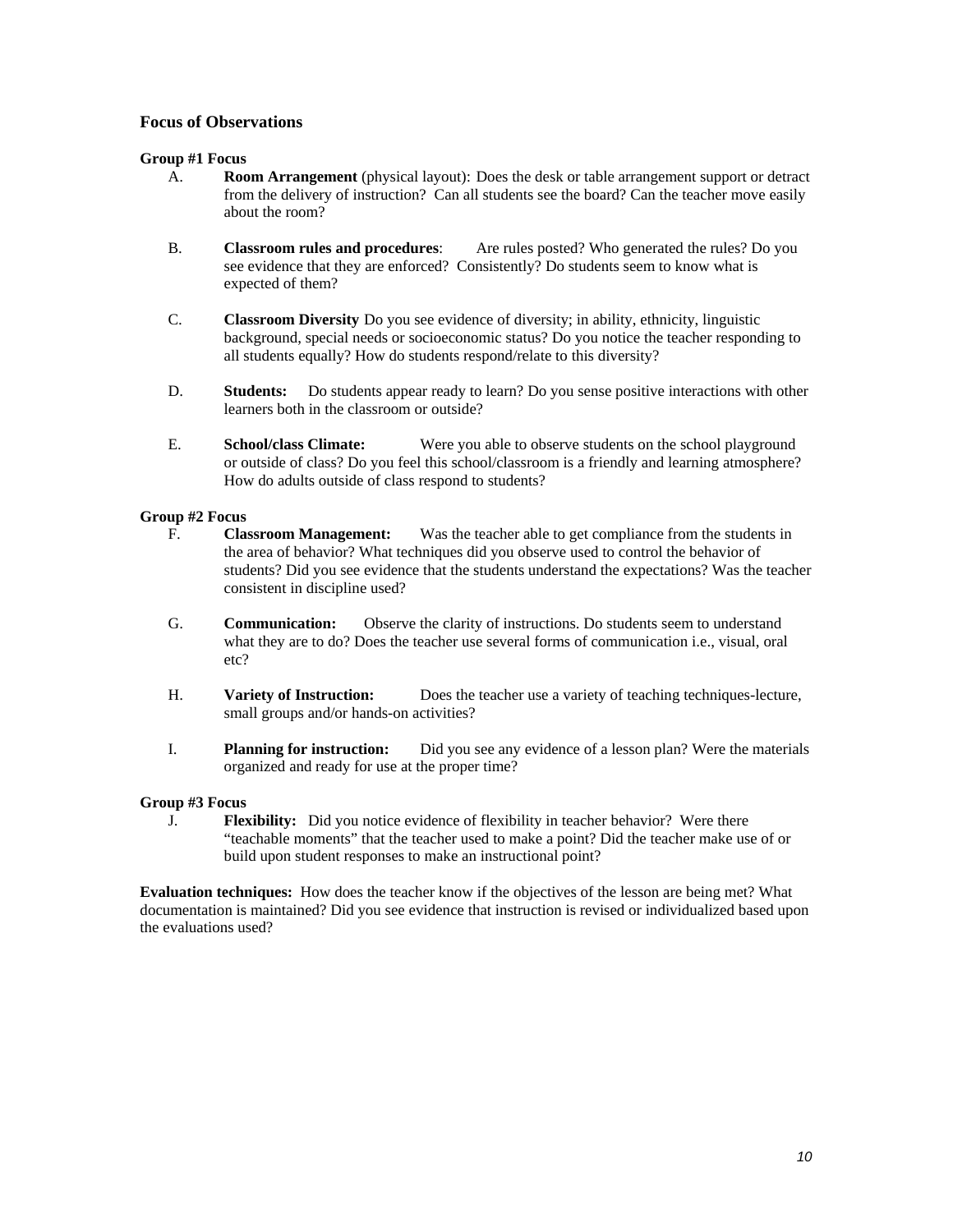# **EDUC 350 OBSERVATIONS: TOPICS FOR WRITTEN ENTRIES**

The following is a list of areas to guide you through your actual field experience. You may wish to focus on one or more of these areas during observations. Some areas will require you to obtain information from the teachers and some will be evident through the observation process.

**Room arrangement** (the physical lay-out of the room: does it support or get in the way of instruction? do the students move around the room for different phases of instruction?).

**Classroom rules and procedures** (are rules posted? who generated the rules? do you see them enforced consistently? do students seem to know what the teacher expects? has the teacher made his/her "invisible" expectations visible to the students?).

**Organizing student work** (how do students submit finished work? how does the teacher return work? are there provisions for redoing/resubmitting work? what provisions are in place for students who are absent?).

**Behavior management strategies** (how does the teacher get compliance from the students in the area of acceptable behavior? do students understand expectations? is the teacher consistent in attending to students' behavior?).

**Planning for instruction** (is there evidence of lesson planning? does the teacher do long range and short range lesson planning? are instructional materials readily available?).

**Conducting instruction** (does the teacher make provisions for active learning? how does the teacher view his/her role during instruction? do all students have a chance to participate? what materials were used in the course of the lesson? what variety of instructional approaches are used? does the teacher use wait time and prompting responses to increase involvement? is cooperative learning in evidence?).

**Managing small groups** (are there any small group instructional sections? how are students selected for small groups [assigned/choice; heterogeneous/homogeneous]? are the small groups permanent or flexible? what are the students doing who are not involved with the teacher?).

**Classroom diversity** (how diverse are the students—in ability, learning styles, ethnicity, linguistic background, socioeconomic status? how does the teacher attend to differences among the students? how does the teacher adapt instruction for students with special needs, or for English learners ["sheltered instruction"]?).

**Communication skills** (comment on the clarity of instructions. do students understand what they are to do when a sequence of instructions are given? does the teacher depend only on verbal communication skills or are there also visual prompts to accompany verbal instructions? what does the teacher's non-verbal communication indicate [body language etc.]?)

**Evaluating student progress** (how does the teacher know if objectives for instruction have been met? does the teacher ask for response to oral or written questions during the lesson and/or observe students during the lesson? what informal documentation is maintained? what "counts" for grading purposes: worksheets, homework, tests, portfolios, presentations, projects?)

**Flexibility** (what evidence of flexibility do you see in the teacher's behavior and the learning environment? do you see evidence of any "teachable moments" [unplanned events being turned into effective learning experiences with students]? does the teacher use student remarks or interest to "reroute" or enhance a planned lesson?).

**Students** (how do you think students perceive their roles as learners in the room? what opportunities do they have for interactions with each other? do interests of learners help guide instruction? are students active participants in the learning process?).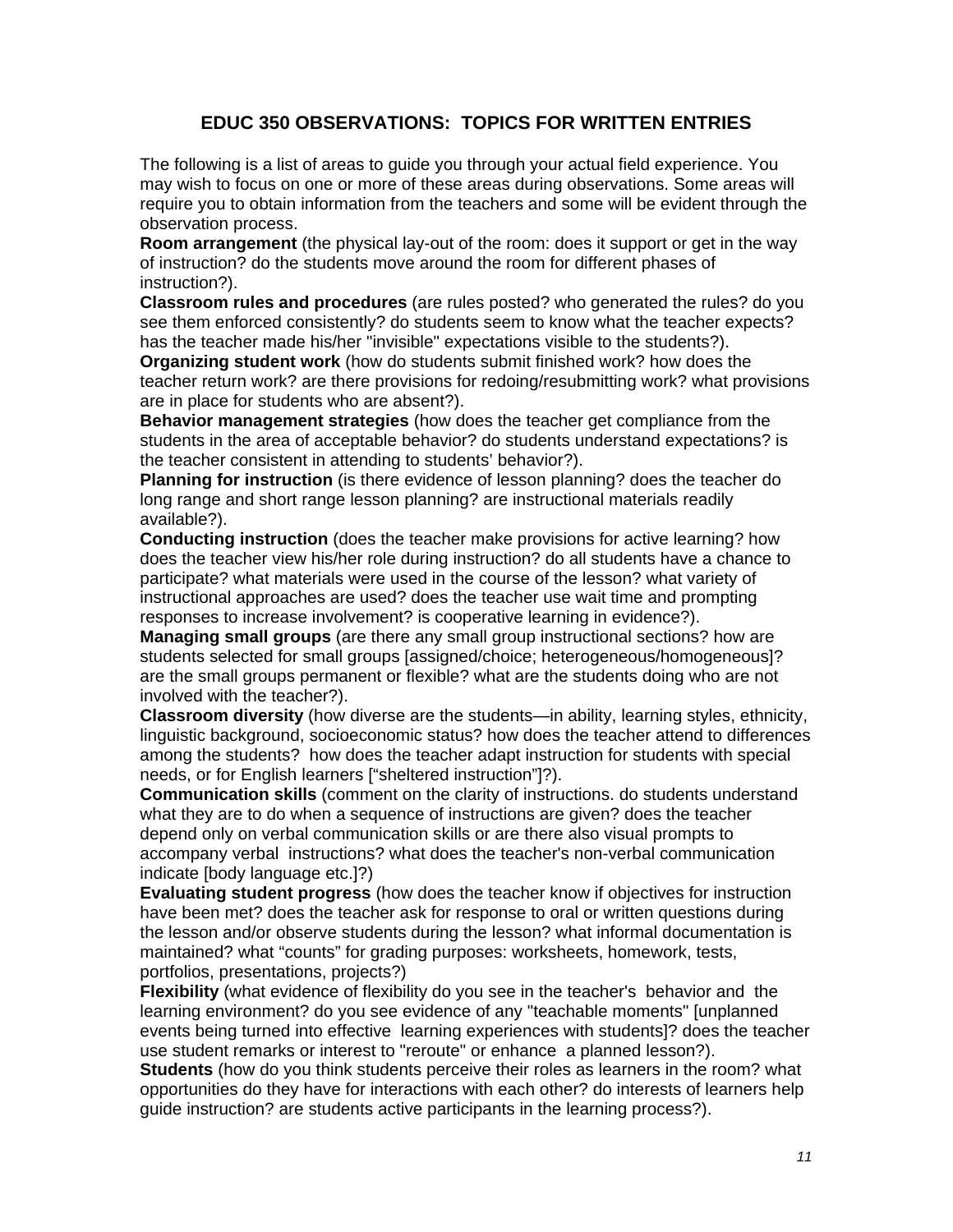# **Classroom Observation Entry #**

Your name

# **Context**

School name

Day of the week/Date/Time

Type of classroom (grade/subject/special program)

Number of teachers and assistants/Number of students

Describe the demographic characteristics of this site/classroom (gender, race/ethnicity, languages, ability)

# **Overview**

Outline what you saw chronologically - address curriculum, instruction, classroom environments, management...

# **Significant Event(s)**

Describe 1-2 significant events and why you chose them for analysis.

# **Description of Event(s)**

Describe the event(s) and what the teacher(s) and students were doing.

# **Analysis of Event(s)**

Analyze the event and make reference to what you have learned/read in this course.

List any questions you may have and how this observation personally impacted your learning about teaching and learning.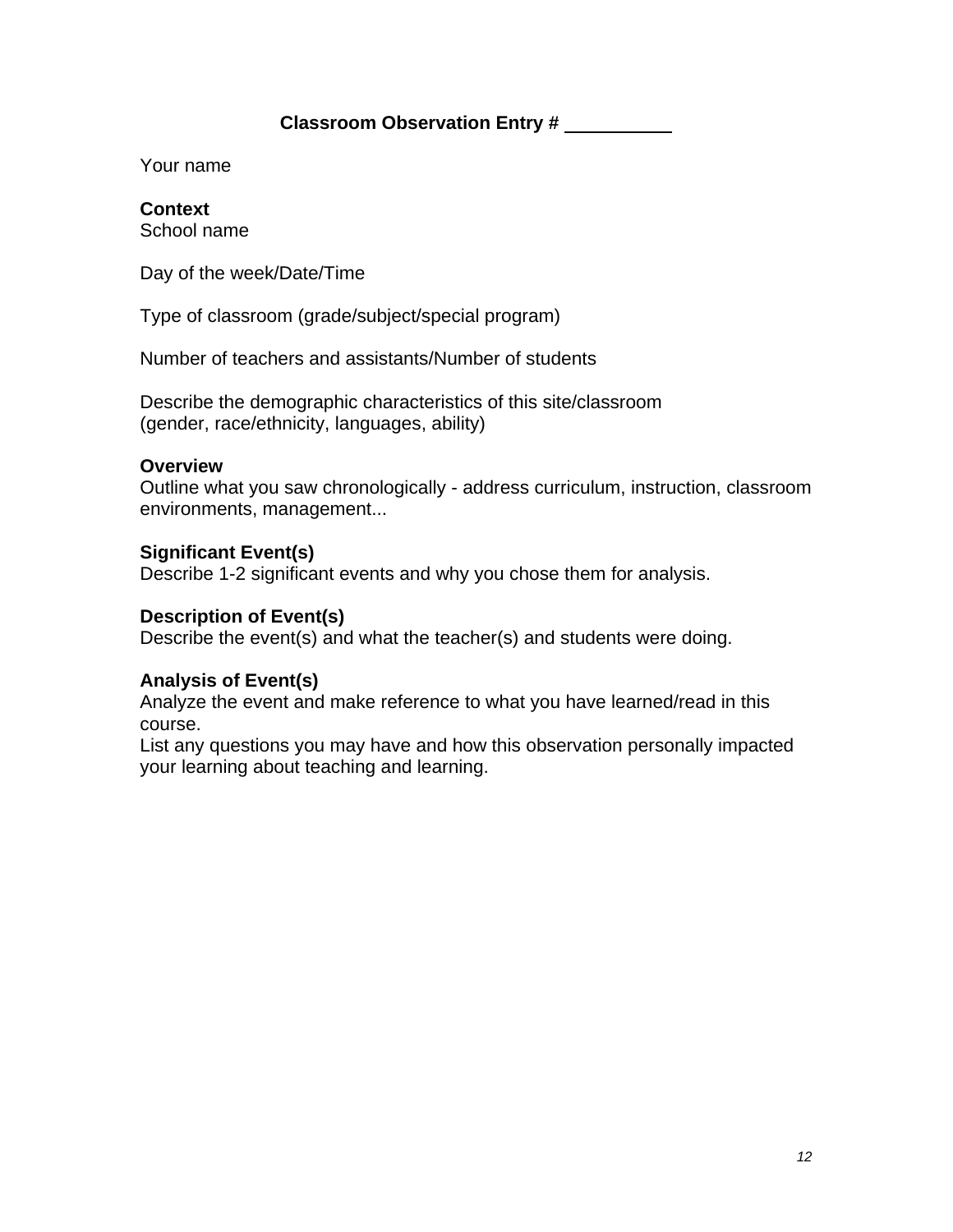#### **EDUC 350: Foundations of Teaching as a Profession Fall2006 Tentative Schedule**

-Subject to change to meet student need-

| <b>Session</b>       | <b>Topic</b>                           | <b>Planned Activity</b>                                                                    | <b>Prepare for next class</b>               |
|----------------------|----------------------------------------|--------------------------------------------------------------------------------------------|---------------------------------------------|
| Week 1               |                                        |                                                                                            |                                             |
| <b>Thurs</b><br>8/24 | Course intro                           | Ice Breaker                                                                                |                                             |
|                      |                                        | Introductions                                                                              |                                             |
|                      |                                        | <b>Read Syllabus</b>                                                                       |                                             |
| Week 2               |                                        |                                                                                            |                                             |
| <b>Tues</b><br>8/29  | <b>Class Schedule</b>                  | Review Schedule, texts, Introduce Teacher Interview<br>(Due 9/12)                          | Read G/G Ch 1<br><b>Focus Question</b>      |
|                      | <b>Field Experience</b><br>Requirement | Read EDUC 350 Field Experience Text<br>http://lynx.csusm.edu/coe/facultyStaff/Syllabus.asp | Reading Response #1                         |
|                      | <b>Focus Groups</b>                    | <b>Focus Group Roles</b>                                                                   |                                             |
| <b>Thurs</b>         | <b>Current Event</b>                   | <b>Current Events Format and Sign-Up Sheet</b>                                             | Read G/G Ch 2                               |
| 8/31                 | Presentation                           |                                                                                            | <b>Focus Question</b>                       |
|                      | Model                                  | Focus Groups G/G Ch 1                                                                      | Reading Response #2                         |
|                      | <b>Professional Dress</b>              | <b>Observation Report Format</b>                                                           | Bring fieldwork info from                   |
|                      | Educational                            | <b>Classroom Observation Entry</b>                                                         | Syllabus to submit for                      |
|                      | Language                               | <b>Focus of Observations</b>                                                               | waiver (9/5)                                |
| Week 3               |                                        |                                                                                            |                                             |
| Tues 9/5             | Credential                             | Andi Shibata CSUSM Credential Evaluator                                                    | <b>Take EP Questionnaire</b>                |
|                      | <b>Process</b>                         |                                                                                            | (G/G p. 302-305)                            |
|                      |                                        | Focus Groups G/G Ch 2                                                                      | Read G/G text Ch 8<br><b>Focus Question</b> |
|                      |                                        |                                                                                            | Reading Response #3                         |
|                      |                                        |                                                                                            |                                             |
| Thurs 9/7            | Educational                            | <b>Current Events</b>                                                                      | Read G/G Ch 3                               |
|                      | Philosophies                           | What's Your Ed. Philosophy? Introduce Philosophy                                           | <b>Focus Question</b>                       |
|                      |                                        | Paper                                                                                      | Reading Response #4                         |
|                      |                                        | Focus Groups G/G Ch 8                                                                      | <b>Teacher Interview Due</b><br>(9/12)      |
|                      |                                        |                                                                                            |                                             |
|                      |                                        |                                                                                            |                                             |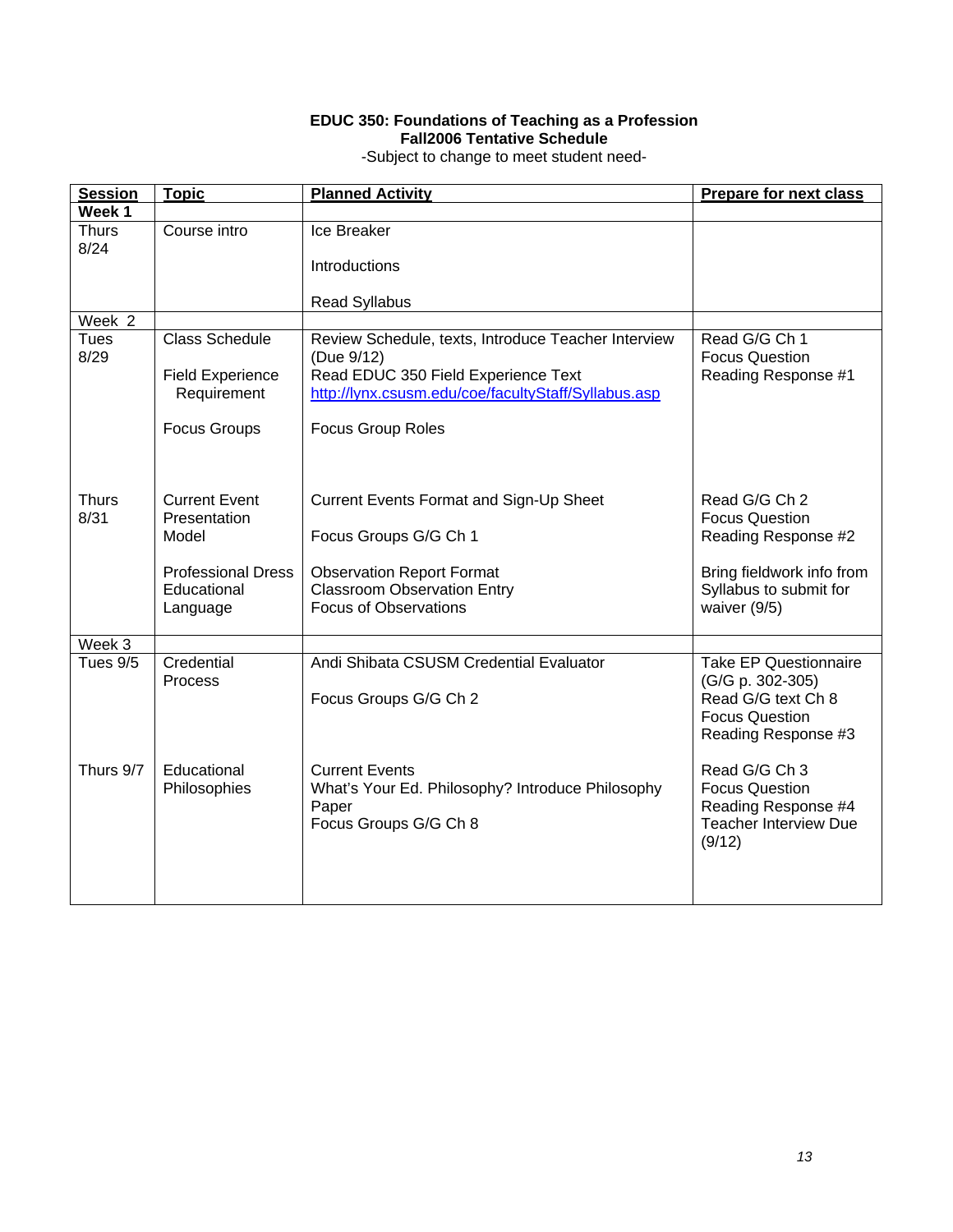| Week 4               |                                                      |                                                                                                                                            |                                                                                                                                                                               |
|----------------------|------------------------------------------------------|--------------------------------------------------------------------------------------------------------------------------------------------|-------------------------------------------------------------------------------------------------------------------------------------------------------------------------------|
| <b>Tues</b><br>9/12  | Inclusion                                            | <b>Current Events</b><br>Introduce Inclusion Writing Assignment<br><b>Teacher Interview Due</b><br>Focus Groups G/G Ch 3                   | Read V/T Ch1, 2<br>Reading Response #5                                                                                                                                        |
| <b>Thurs</b><br>9/14 | Historical<br>Perspective:<br>Inclusive<br>Education | <b>Current Events</b><br>Create timeline with Focus Group<br><b>Literature Circles Roles</b>                                               | Read Nieto Part 1-2 &<br>Lit Circle chapter<br>Reading Response #6<br>Lit Circle Role Nieto<br>Ch 1, 2, 3, 4, 5, 6<br><b>Observation Report #1</b><br>Due 9/19                |
| Week 5               |                                                      |                                                                                                                                            |                                                                                                                                                                               |
| <b>Tues</b><br>9/19  | Becoming an<br><b>Effective Teacher</b>              | <b>Current Events</b><br><b>Lit Circles</b><br>Observation Report #1 Due<br>Quick-write Observation Highlights<br><b>Share Experiences</b> | Read Nieto Part 3 &<br>Lit Circle chapter<br>Reading Response #7<br>Lit Circle Role Nieto<br>Ch 7, 8, 9, 10, 11, 12<br><b>Bring Philosophy</b><br>Paper Outline (9/21)        |
| <b>Thurs</b><br>9/21 | Philosophy Paper                                     | <b>Current Events</b><br><b>Lit Circles</b><br>Small group feedback PQP (praise, question,<br>polish) Philosophy Paper                     | Read G/G Ch 7<br>Reading Response #8                                                                                                                                          |
| Week 6               |                                                      |                                                                                                                                            |                                                                                                                                                                               |
| <b>Tues</b><br>9/26  | Organizational<br>Structures of<br>Schooling         | <b>Current Events</b><br>Focus Group G/G Ch 7 (use Lit Circles)                                                                            | Read Nieto Part 4 &<br>Lit Circle chapter<br>Reading Response #9<br>Lit Circle Role<br>Ch 13, 14, 15, 16, 17,<br>18<br><b>Bring Philosophy</b><br>Paper Rough Draft<br>(9/28) |
| <b>Thurs</b><br>9/28 | Philosophy Paper                                     | <b>Current Events</b><br>Lit Circles<br>Small group feedback PQP Philosophy Paper                                                          | Read Nieto Part 5, 6 &<br>Lit Circle Chapter<br>Reading Response<br>#10<br>Lit Circle Role<br>Ch 19, 20, 21, 22, 23<br>$(203-210)$ , 23 $(211-$<br>220)                       |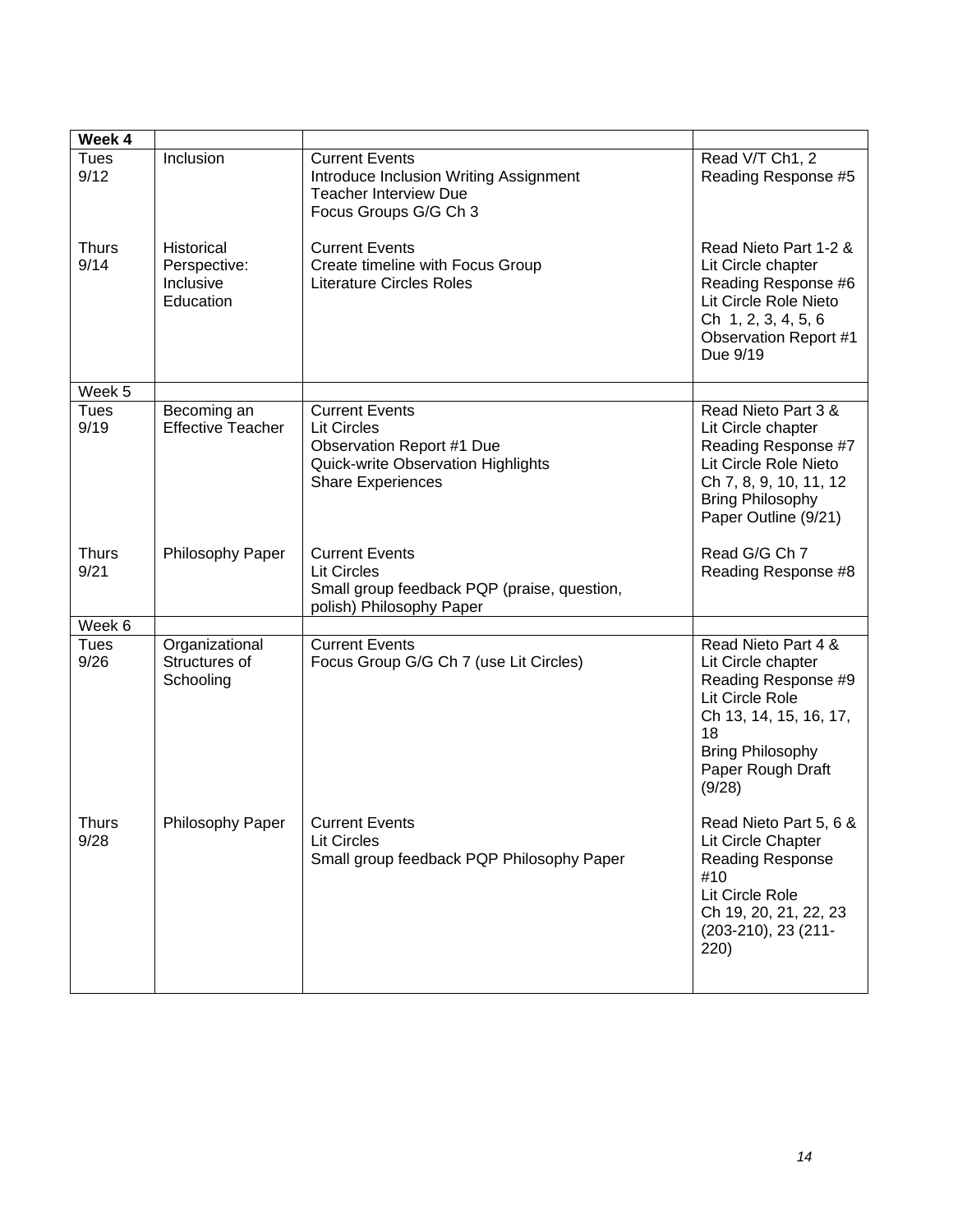| Week 7                |                                                         |                                                                                                                                                                                                                                                                                            |                                                                                                                       |
|-----------------------|---------------------------------------------------------|--------------------------------------------------------------------------------------------------------------------------------------------------------------------------------------------------------------------------------------------------------------------------------------------|-----------------------------------------------------------------------------------------------------------------------|
| Tues<br>10/3          | Contemporary<br>Issues in<br>Education                  | <b>Current Events</b><br><b>Lit Circles</b><br>Introduce Contemporary Research Report                                                                                                                                                                                                      | Philosophy Paper Due<br>(10/5)<br>Peruse the National Middle<br>School Association website,<br>www.nmsa.org           |
| <b>Thurs</b><br>10/5  | Middle Schooling<br>Guest                               | <b>Current Events</b><br>Philosophy Paper Due with Self-Assessment                                                                                                                                                                                                                         | <b>Observation Report #2</b><br>Due (10/12)                                                                           |
| Week 8                |                                                         |                                                                                                                                                                                                                                                                                            |                                                                                                                       |
| <b>Tues</b><br>10/10  | <b>Revisit Inclusion</b>                                | <b>Current Events</b><br><b>FAT City Video</b><br><b>New Focus Groups</b>                                                                                                                                                                                                                  | Read G/G Ch 10<br><b>Focus Question</b><br>Reading Response #11                                                       |
| <b>Thurs</b><br>10/12 | Teachers' and<br>Students' Rights &<br>Responsibilities | <b>Observation Report #2 Due</b><br>Quick-write Observation Highlights<br><b>Share Experiences</b><br>Focus Groups G/G Ch 10<br>Visit inclusion websites<br><b>OSERS IDEA Home Page.</b><br>www.ed.gov/offices/OSERS/IDEA<br>Disability Law.<br>www.law.cornell.edu/topics/disability.html | Read G/G Ch 9<br><b>Focus Question</b><br>Reading Response #12<br><b>Bring Inclusion Paper</b><br>Rough Draft (10/17) |
| Week 9                |                                                         |                                                                                                                                                                                                                                                                                            |                                                                                                                       |
| <b>Tues</b><br>10/17  | Governance of<br>Education                              | Focus Groups G/G Ch 9<br>Small group feedback (PQP) Inclusion Paper                                                                                                                                                                                                                        | Read G/G Ch 11<br><b>Focus Question</b><br>Reading Response #13                                                       |
| <b>Thurs</b><br>10/19 | Educational<br>Finance                                  | Focus Groups G/G Ch 11                                                                                                                                                                                                                                                                     | Read G/G Ch 12<br><b>Focus Question</b><br>Reading Response #13                                                       |